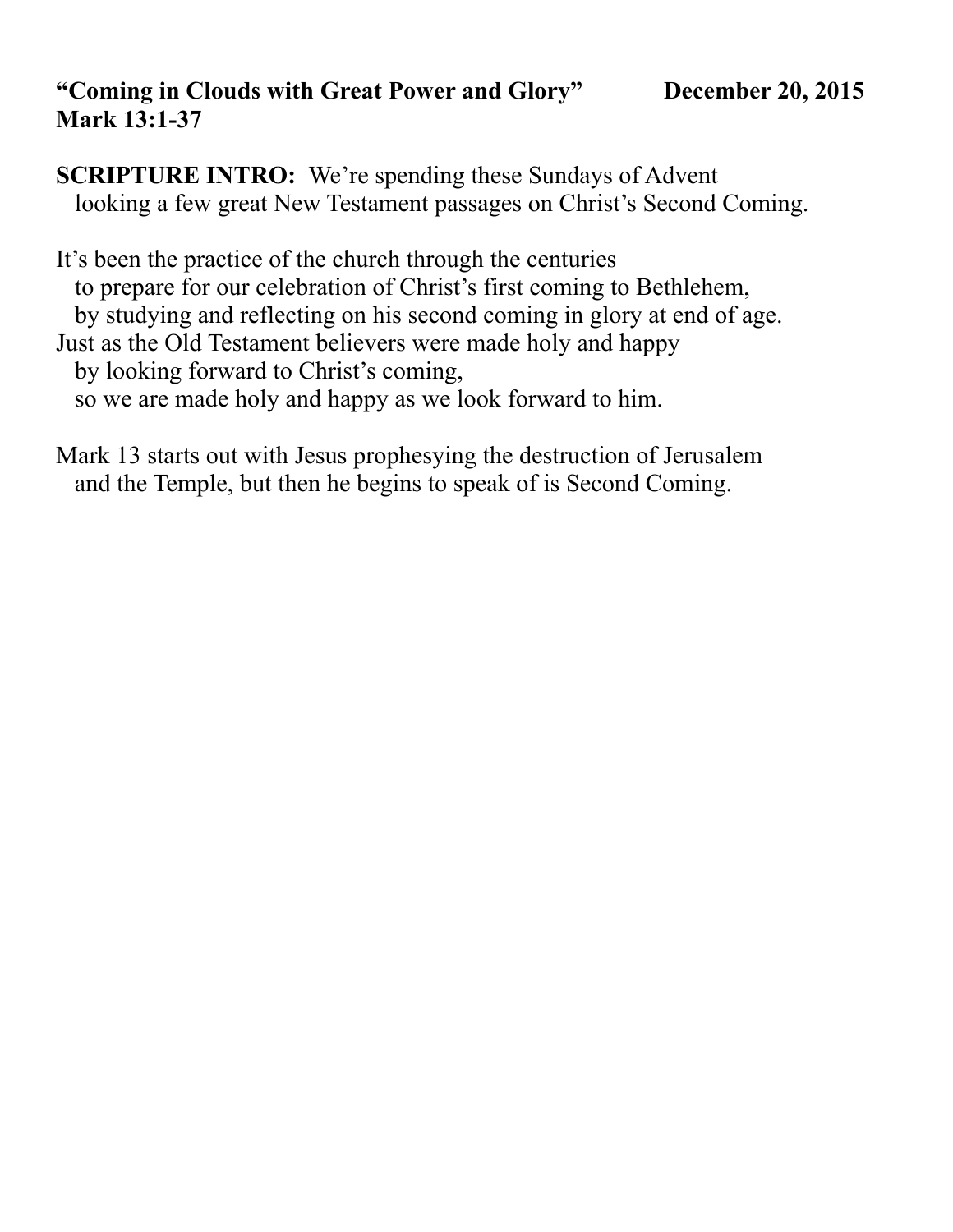**INTRO:** When I was a little 4<sup>th</sup> grade Presbyterian boy,

my parents sent me to a Christian school run by Free Will Baptists.

There I was taken out of my comfortable theological bubble, and for the next 5 years exposed to teachings that were amazing and at times perplexing to me.

One of the areas that caused me the most amazement and perplexity was their teaching on end times.

I had been taught a rather simple view all my life. It basically went like this: Jesus will come again one day with his angels to judge the living and the dead. We don't know when he'll come, but we

 must be ready. That means living a faithful and moral life before God. There weren't many more details than that.

But his coming was very much alive in my mind

 because we said the Apostles' Creed every Sunday which says: "He ascended into heaven, and sitteth at the right hand of God the Father Almighty, from thence he shall come to judge the quick and the dead."

That was enough for me.

Then I got to the Free Will Baptist school and I heard them connecting current events in the Middle East with the Second Coming.

This was in the 70s, and they were often saying that it was just a matter of time before the Soviet Union and China were going to join armies to invade Israel. But instead of destroying Israel, they would be destroyed in a terrible battle and the blood of all their soldiers would be as deep as the bridles of horses in the Valley of Armageddon. I had never heard that before.

They speculated on the identity of the Antichrist.

 They talked about the Lord coming secretly, half way, and a rapture where Christians would just suddenly disappear and leave piles of clothes.

It all blew my sheltered Presbyterian mind.

So I would ask my dad about these things.

He very carefully and slowly helped me see the symbolism of Revelation.

Why Christians get into trouble applying newspaper headlines to prophecy.

And how the details of the Second Coming are very hard to understand,

and that we need to be humble in asserting exactly what something means.

And he also told me that even though we disagree with other Christians, like the Free Will Baptists, on the details, we agree on the big thing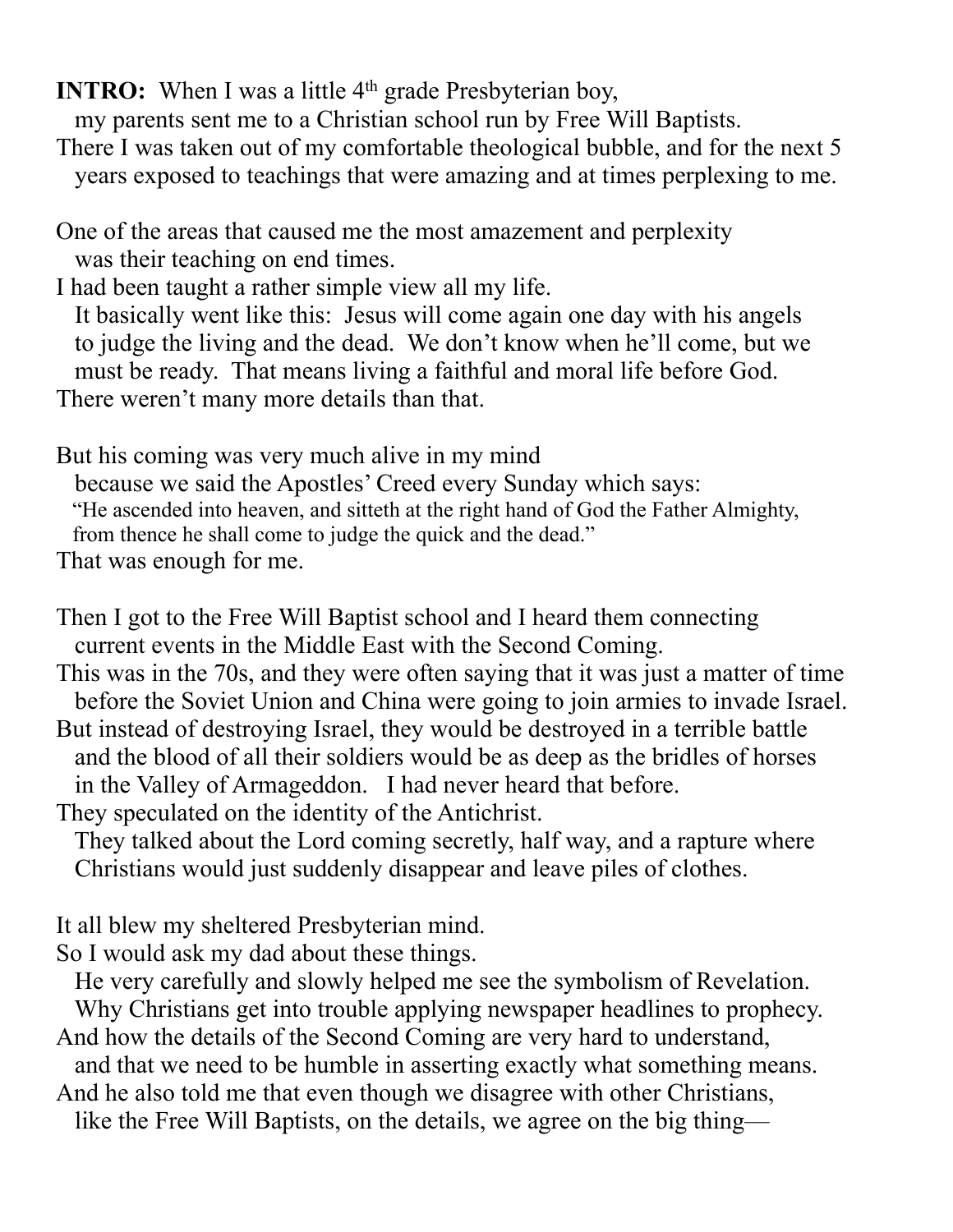Jesus is coming back one day to judge the world and set things right.

Now Mark 13 is a tough passage. And the difficulty is in the details.

When you read it, lots of questions come to mind.

Which parts are about the destruction of Jerusalem, which about Second Coming? What is the abomination that causes desolation?

What does it mean that the stars will fall from the sky?

What does it mean that this generation will not pass away

until all these things have happened?

How can it be that not even the Son knows the day or the hour?

If no one knows, then what does it mean to watch for his coming?

I can't answer all of those in a sermon.

A Sunday school class would be a better format for working through those details. I have opinions about all of the details in Mark 13.

But I feel the force of other views. No single interpretation of details water-tight.

So I'm not going to focus on explaining the details in this sermon.

I'm not even going to focus the three times Jesus talks about the elect.

That's like throwing red meat to a Calvinist, but I'm going to skip that.

So what are we left with if we don't dig into the details?

We're left with something huge, the Second Coming itself!

 The Second Coming of Jesus Christ, with all of its certainty, all of its mystery. I want us to focus on what Jesus tells us we ought to do with this doctrine.

Look, there are two commands he gives us, one at the beginning, one at the end. He says:

1. Do not be alarmed.

2. Be alert, be on guard, keep watch.

 These are very important, very practical life applications of the doctrine of the Second Coming. Let's look at each.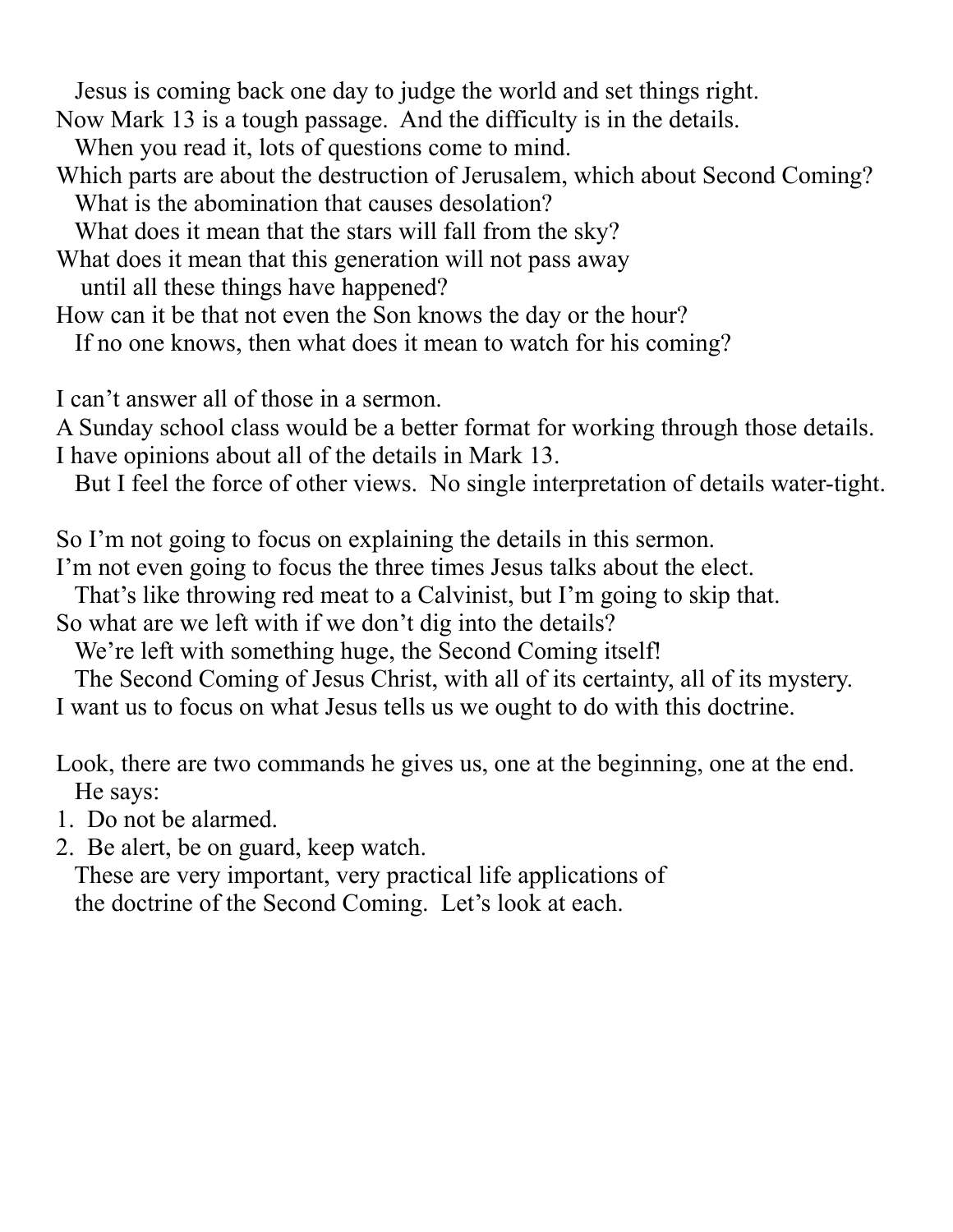## **MP#1 First, Jesus tells us: Do not be alarmed.**

What's the opposite of being alarmed or panicked?

It's being calm. It's being balanced and realistic.

Christians should be the most calm of all people in the face of disasters.

We should never be alarmed by politics or economics or bad news.

Because Jesus' Second Coming gives us the ultimate reason to be calm.

To the degree that you believe in his coming, you will be calm and not alarmed.

Look at the context of Jesus' teaching.

They were leaving the Temple and one of his disciples looked at Temple and said: Wow, just look at that. How massive. How magnificent.

And it was. History and archaeology tells us Temple was an amazing structure. Then Jesus made his famous prophecy:

"Not one stone here will be left on another, every one will be thrown down."

It's hard to fully appreciate what a jolt those words would have been to disciples. They couldn't really comprehend it.

The Jerusalem Temple was the center of the Jewish world. There was nothing more central and stabilizing in the Jewish mind than the Temple of God in Jerusalem.

It's as if Jesus said to us—in this generation you will see the utter destruction of the American way of life. A total economic meltdown.

Abandonment of all democratic principles, violation of all civil rights.

America will become a third-world country. America will become Haiti.

We would not even be able to comprehend what that would be like.

It must have shocked them into silence.

Then later that day, sitting on Mount of Olives, opposite the Temple—

 Peter, James, John, and Andrew said: Tell us when this will happen. And Jesus began to tell about all the terrible things would happen in the build up to this destruction of Jerusalem: Wars, rumors of wars, economic and social turmoil, natural disasters, religious persecution.

All of those things did happen in that generation.

 About 40 years later, in 70 A.D. the Romans tore the Temple down to the ground, destroyed Jerusalem and brought an end to the Jewish world as they knew it. For the Jews of that day the stars did fall from the sky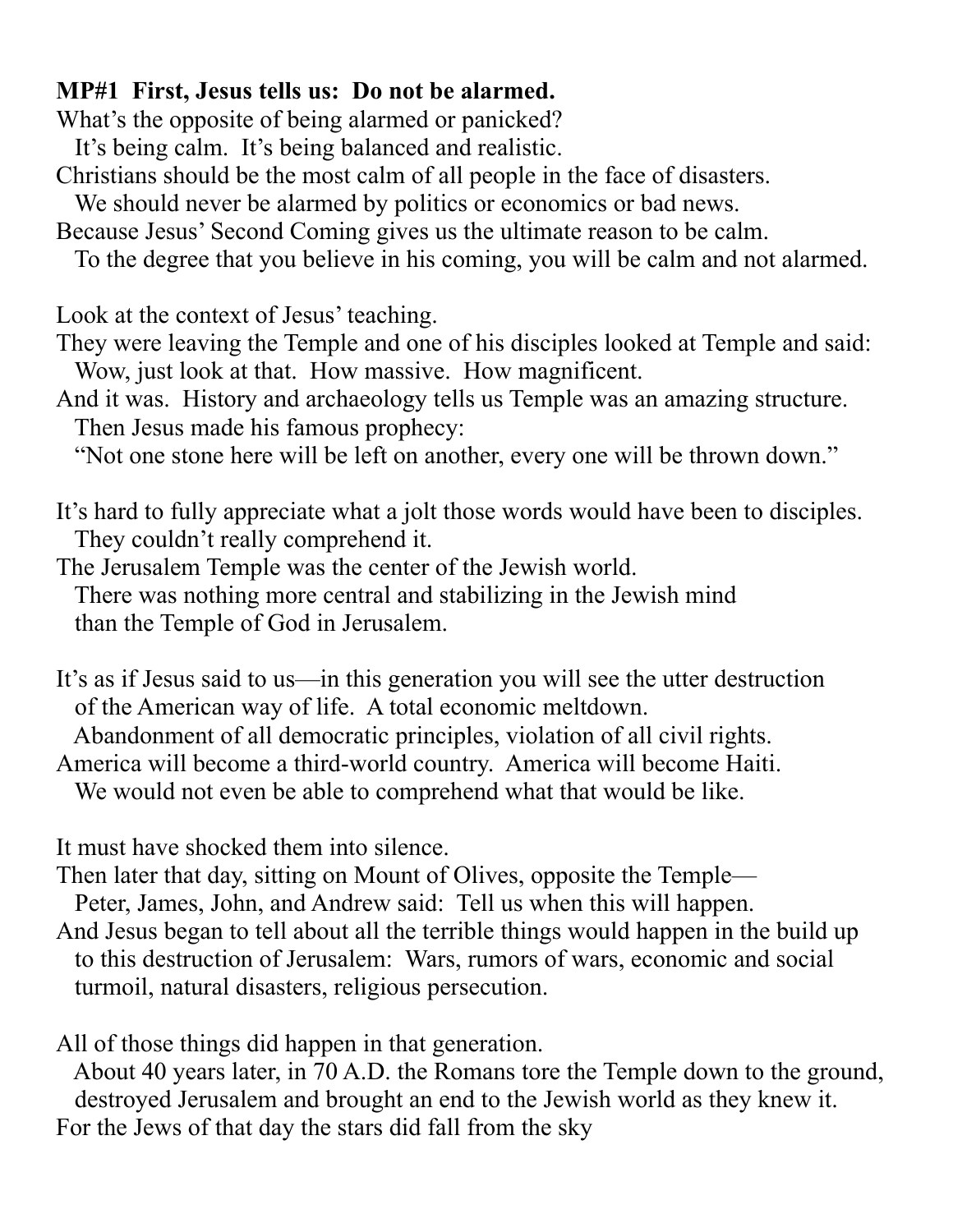and the heavenly bodies were shaken.

But in the context of all of this Jesus said: "Do not be alarmed."

 And then he began to weave into his prophecy of the destruction of Jerusalem, the promise of his Second Coming.

Here we learn something absolutely invaluable for Christians. Every disaster, every calamity—whether natural or manmade everything that shakes our world, is a pointer to Christ's Second Coming. We have to consciously make that jump. We have to say.

This reminds me that Jesus is coming back to judge the world and set things right.

After Jesus said: "Do not be alarmed." He explained why. He said: "Such things must happen." Do not be alarmed. Such things must happen. What did he mean? Why must such things happen?

Jesus often spoke like this. He often said that important things "must" happen.

Remember the time he said the Son of Man "must" go to Jerusalem.

He "must" be delivered over to death and rise again.

That was Jesus' way of talking about the sovereignty of God.

It must happen because God has willed it. It's part of his plan.

Jesus was telling the disciples that this great disaster that would fall on Jerusalem as not the result of random forces, it was part of the plan of God.

And what a great comfort that is. All history is under God's control.

You listen to the news and hear about political forces, economic, natural forces. And at times we seem to be at the mercy of those forces.

What's going to happen with Islamic expansion in the West?

What's going to happen in the presidential election?

What's going to happen to the economy?

But Jesus reminds his disciples that above all of these forces is God himself.

He directs the rise and fall of nations.

He shakes the things that people trust.

God is in control of history and for that reason we should not be alarmed.

The Jesus said it again in another way:

"Nation will rise against nation, and kingdom against kingdom.

There will be earthquakes in various places, and famines.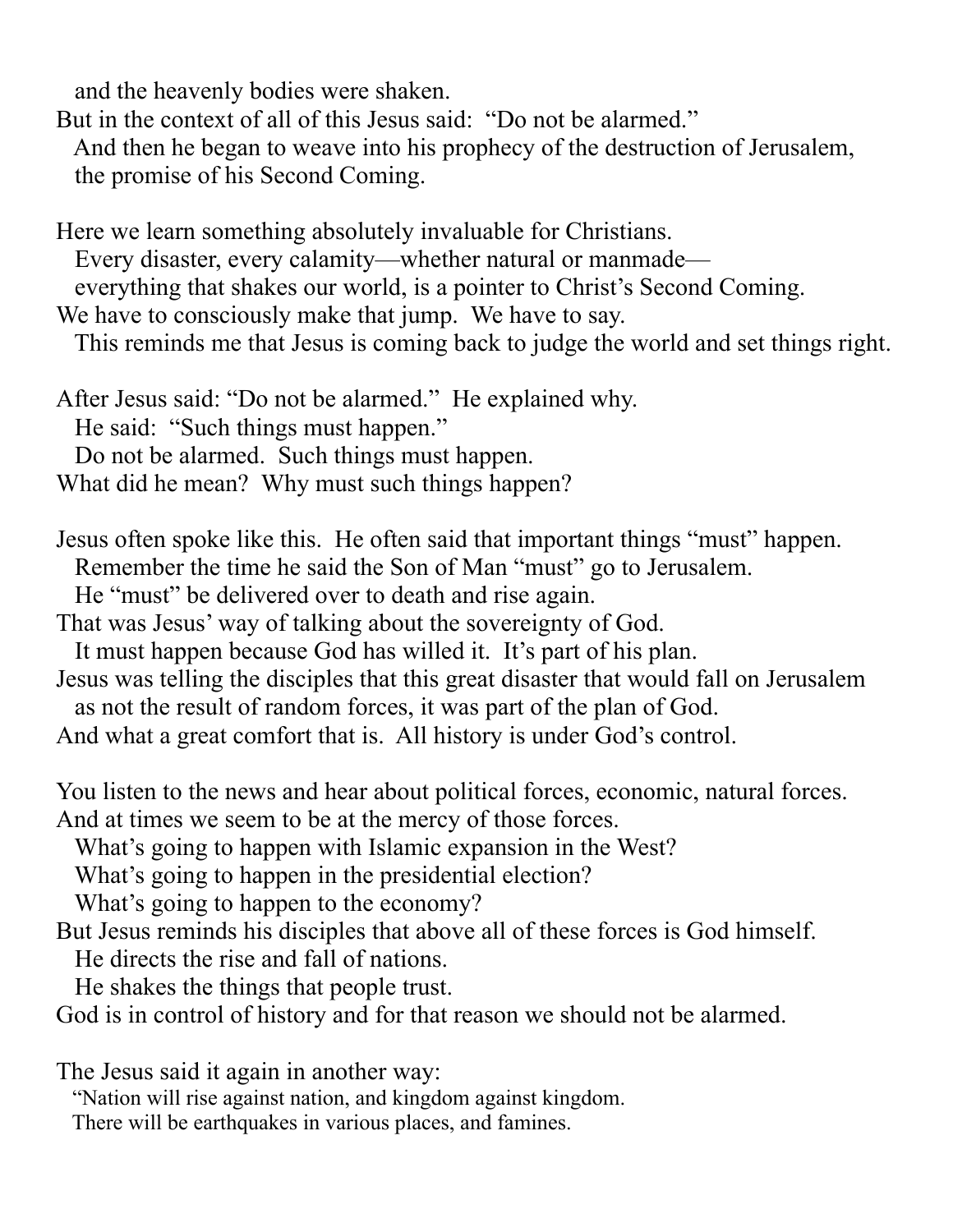These are the beginning of birth pains."

What a powerful image this is.

Jesus is saying that God has turned all of the disasters and evils into labor pains.

Wars, earthquakes, famines are part of the curse. They are the result of sin.

This is not the way God created the world. He created it good.

Adam fell and creation is groaning under the curse.

But God in his grace has turned these into labor pains.

When I was 14 I got appendicitis. For some reason, I don't remember why,

I spent 24 hours before surgery without any painkillers. It was horrible.

My mother was there wringing her hands.

 She asked the doctor how bad I was hurting. He said that it felt like labor pains. Allison hates it when I tell that story! Says: You don't how labor feels, you wuss! I say: I'm just quoting a medical authority. You'll have to take it up with him. She says: What he know, he never experienced labor! We've argued for years.

Labor pain is terrible pain but it's pain with a happy ending.

A woman suffers but she knows it will result in something wonderful, a new life! Jesus was saying to his disciples in every age.

 Don't be alarmed. All of the terrible things you may experience in this old world as a result of the curse, God in his amazing grace has turned into birth pains.

There will be an amazing re-birth of the world as God intended it to be.

When will that happen? At Christ's Second Coming.

When he comes, he will set things right and creation will be restored. The fig tree will bud and leaf, the reaper will overtake the harvester,

and we will enjoy the eternal summer of the new heavens and new earth.

If you believe that, you will not be alarmed when these things happen.

Yes, they are terrible. Yes, they are the result of the curse.

No, this is not how the world is supposed to be.

But God in his grace has turned them into labor pains—

as we look forward to the return of the Son of God.

Do not be alarmed. These things must happen. They are birth pains. Jesus is coming back.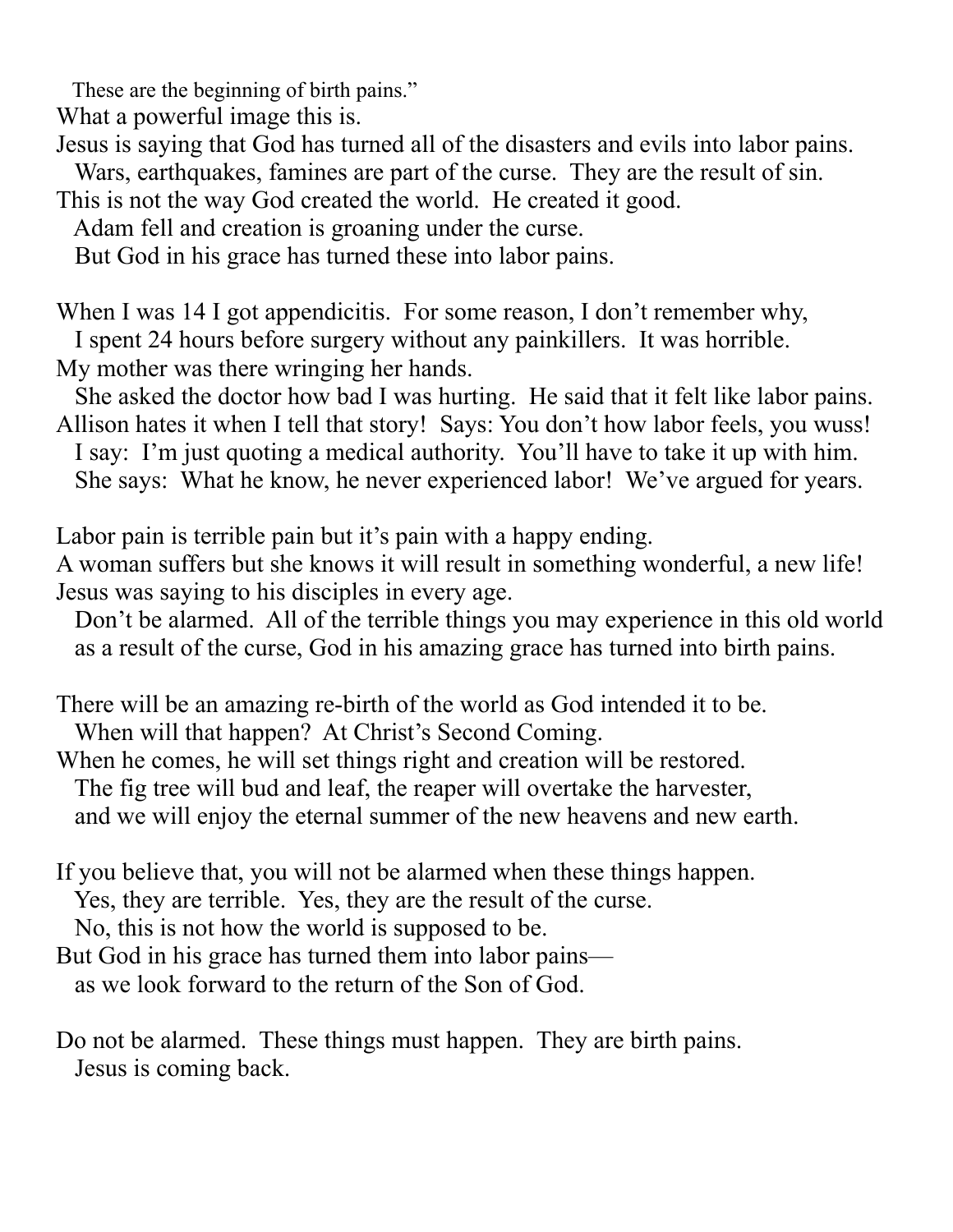That brings us to the second command at the end of the chapter.

Or maybe we should say a group of commands. Jesus says:

## **MP#2 Be alert, be on guard, keep watch.**

What does this group of commands mean?

It is simply a call to integrity and faithfulness.

It is like the commands: Fight the good fight. Or keep in step with the Spirit.

But in stating them this way, Jesus is saying that his Second Coming

is one of the great motives for righteous living.

There are lots of details in Mark 13 that are hard to understand.

But there are two teachings in this chapter that are crystal clear:

1. Jesus is coming back. 2. We don't know when.

It's interesting how strongly Jesus pushes home the point that we don't know when. No one knows. Not even the angels, not even the Son.

Jesus as man does not know the time of his return. (That's another mystery!)

Then he has that little parable.

The servants don't know when the master is returning.

It will be sudden and unexpected. Jesus could not say it more clearly.

He is coming back. We don't know when.

When you believe both of these truths together, they produce an incredibly powerful motivation to live a life of integrity and faithfulness.

That's what Jesus means when he says: Watch.

Watch doesn't mean: Try to figure out when it will happen.

Watch means: Be ready spiritually and morally.

Love your neighbor. Obey the promptings of the Holy Spirit. Seek first the kingdom of God. Repent of your sins and fight against them.

Jesus is coming back and we don't know when. .

CS Lewis puts this so well:

"Precisely because we cannot predict the moment, we must be ready at all times. We must train ourselves to ask more and more often how the thing we are saying or doing or failing to do at each moment will look when the irresistible light streams in upon it. That irresistible light that is so different from the light of this world, that will reveal all things as they truly are. (Then he gives an illustration.)

Women sometimes have the problem of judging by artificial electric lights how their clothing and makeup will look by the full light of the sun. That is what we have to do. We have to learn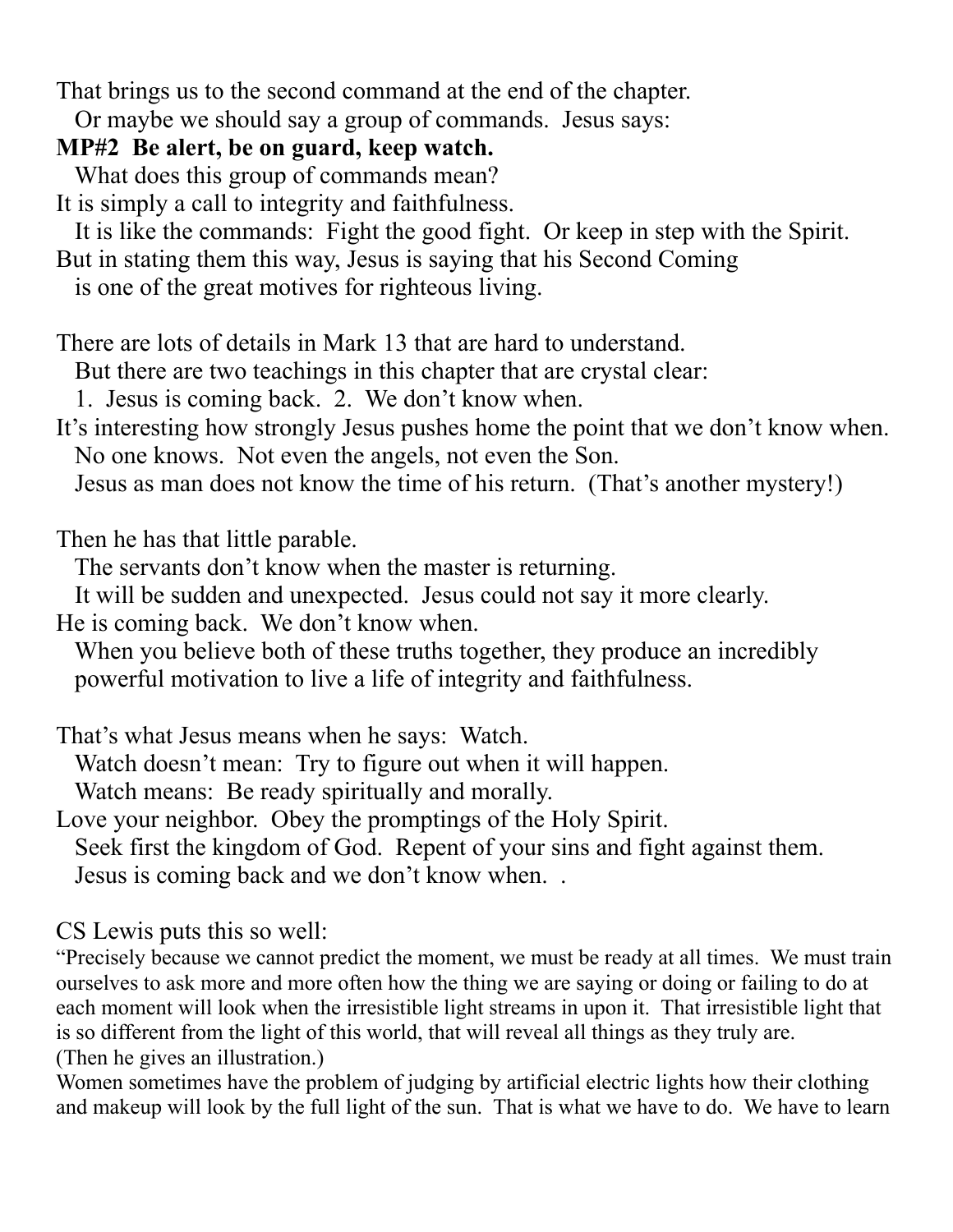how to dress our souls not for the electric lights of the present world but for the daylight of the next one. The good dress is the one that will face that light, for that light will last forever." Isn't that a powerful image? You are living your life. Doing your thing.

 And suddenly, the irresistible light streams in upon you. Jesus' coming reveals everything instantly and fully—

your behavior, thoughts, and affections.

You have no time to cover up or spruce up.

All the changes you've said you will make—

Some day I'll start pray with my children at night.

Some day I'll be more generous with my money.

Some day I'll forgive that person and get over my bitterness.

Some day I'll be more outspoken about my faith.

That time is over and Jesus is here.

The owner of the house has come, and his servants are working or sleeping.

If you believe that, what a powerful motive for faithful living.

But it also presents a problem, doesn't it?

The thought of Christ coming when we least expect him,

and the thought of that irresistible light streaming in upon us is frightening.

Will I be ready when he comes? What will be revealed?

If you have any self-awareness at all, the Second Coming itself is frightening.

It's well and good for Jesus to tell us not be alarmed by all the calamities and disasters in this fallen world because he is coming back to set things right. But when you think about him coming to set things right—that's even scarier.

Forget Islamic terrorism, the Son of God coming to judge the world,

and in the light of his coming, nothing will be hidden.

That can truly keep you awake at night.

Jesus says: Don't let the owner of the house find you sleeping.

But knowing myself, and how much I sin every day—odds are he will!

I feel like the Psalmist who says:

"If you, O Lord, kept a record of sins, O Lord, who could stand?"

Francis Schaeffer, a famous Presbyterian missionary and writer once put it this way. Image if when you were born, God put an invisible voice recorder around neck. Only time it would record, was when you criticized someone, or told them what they ought to do, how they ought to live.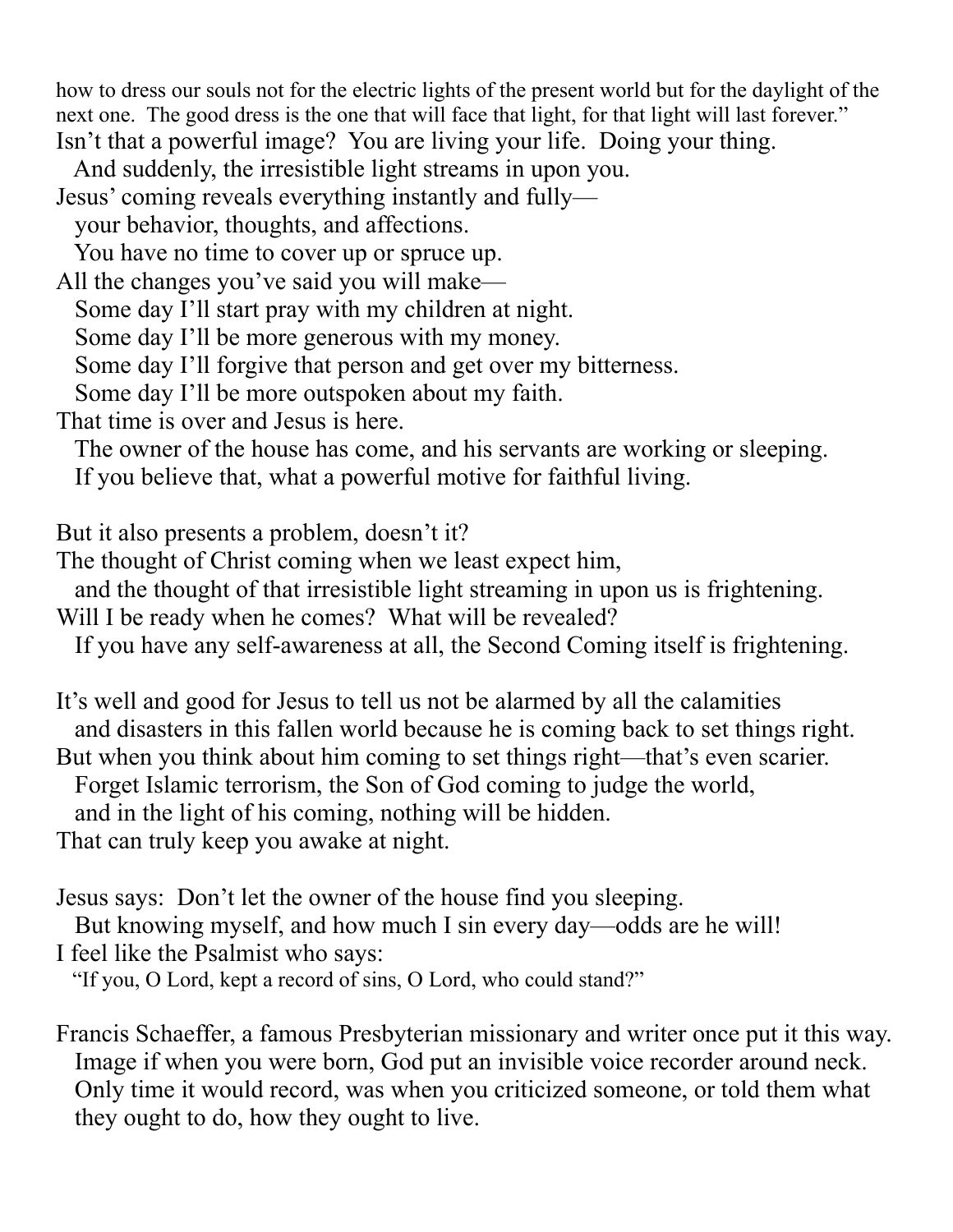What if on the judgment day God said:

 I'm not going to judge you by the 10 Commandments or by the Golden Rule or by anything in Bible, I'm going to judge you by your own words and standards. And then he played the recording. You would be condemned.

We would all be condemned.

None of us would stand—even by our own standards.

How much more would we be condemned by God's law.

So if that is how we are, how can you look at the Second Coming with anything but fear? How can you long for it and want Jesus to come and set things right?

There is only one way.

Have to look at all these terrible images of judgment,

and see that Jesus himself has already suffered every one.

This verse in Isaiah that Jesus quotes, seems to sum up the terror of that day.

The sun will be darkened—everything will be shaken.

How sobering that just days after Jesus spoke these words—he experienced this. The sun was darkened for those three terrible hours.

And his world was shaken as he suffered God's wrath and cried out:

"My God, my God. Why have you forsaken me?"

On the cross the good Son of God, who lived all of his life so perfectly,

that if the irresistible light had shined on him at any time—

it would have exposed a life of perfect goodness inside and out—

He got rejection and judgment and death.

 And if you trust him, and follow him, then he makes his judgment and death count as yours, so when he return, your judgment is already passed.

When the irresistible light shines upon you, it will show you to be a person whose sin is already paid for and whose guilt and shame is covered by Christ's blood.

That's the Gospel. And that is what makes Christ's Second Coming good news. When the Apostle John had his great vision of Revelation do you remember how he sees Jesus in the throne room of heaven? I saw a Lamb, looking as if it had been slain.

That's how you can watch for the Second Coming without fear and with actual hope and eagerness.

Because you know that Christ has suffered for your sins and you will ultimately stand in that day, and get the commendation